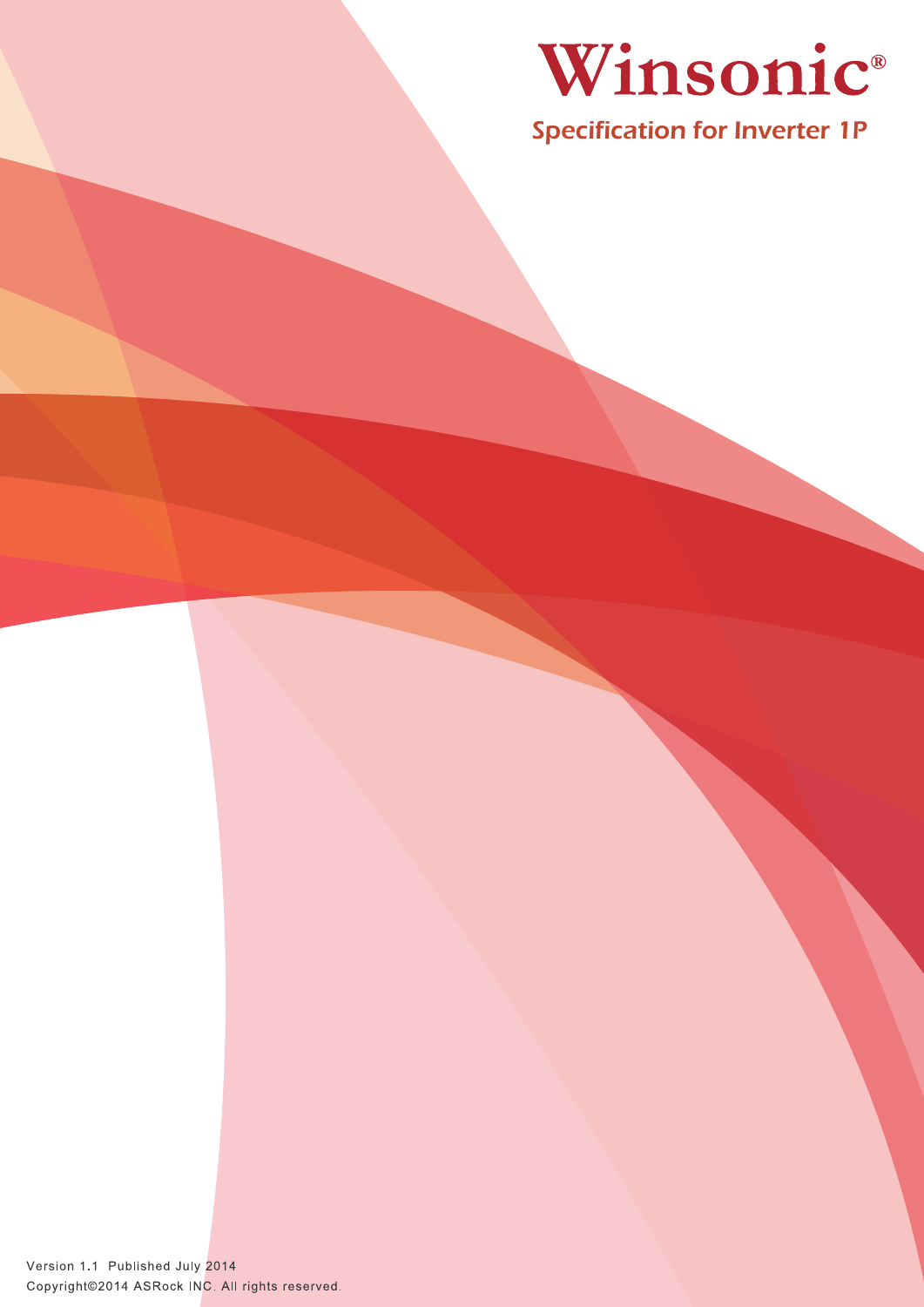## Application : LED 1 P 50W ( 46V 1.2A) This specification is applied to LED inverter unit for LCD backlight

Feature:

Over Voltage Protection Destiny Current Protection

Under VoltageLock Out

## MAXIMUM RATINGS\*

| Symbol | <b>Parameter</b>             | Value          | Unit                 |
|--------|------------------------------|----------------|----------------------|
| Vin    | <b>Supply Voltage</b>        | $12 - 24V$     | Vdc                  |
| Imax   | <b>Input Current</b>         | $4.6 \sim 2.3$ | Adc                  |
| Pmax   | Output power                 | 55.00          | <b>Watts</b>         |
| Top    | <b>Operating Temperature</b> | $-20 \sim 70$  | $C^{\circ}$          |
| Tst    | <b>Storage Temperature</b>   | $-40 \sim 85$  | $\mathbf{C}^{\circ}$ |

| LED Rail Output          |                 |
|--------------------------|-----------------|
| Mating Connector CN2/CN3 |                 |
| Pin No.                  | Signal          |
|                          | +Vout: 46V 1.2A |
|                          | -Vout           |

| <b>CONNECTORS</b>                                   |                                 |
|-----------------------------------------------------|---------------------------------|
| <b>Voltage Input</b><br><b>Mating Connector CN1</b> |                                 |
| Pin No.                                             | <b>Signal</b>                   |
|                                                     | 12~24VDC                        |
| 2                                                   | <b>GND</b>                      |
| 3                                                   | Internal PWM (DC Power Control  |
|                                                     | Duty, 0~5V);(0V, 100% Duty) for |
|                                                     | <b>GND</b>                      |
| 5                                                   | ON/OFF(2.5~5V ON, 0~0.8V OFF)   |

| <b>RECOMMENDED OPERATING VALUES</b> |                              |                      |      |  |  |
|-------------------------------------|------------------------------|----------------------|------|--|--|
| Symbol                              | <b>Parameter</b>             | <b>Typical Value</b> | Unit |  |  |
| Vin                                 | <b>Supply Voltage</b>        | $12 - 24V$           | Vdc  |  |  |
| Lhigh                               | Logic Input High             | $2.5 - 5$            | Vdc  |  |  |
| ∟low                                | Logic Input Low              | $0 - 0.8$            | Vdc  |  |  |
| Din                                 | <b>Dimming Potentiometer</b> | $0 - 5.0$            | Vdc  |  |  |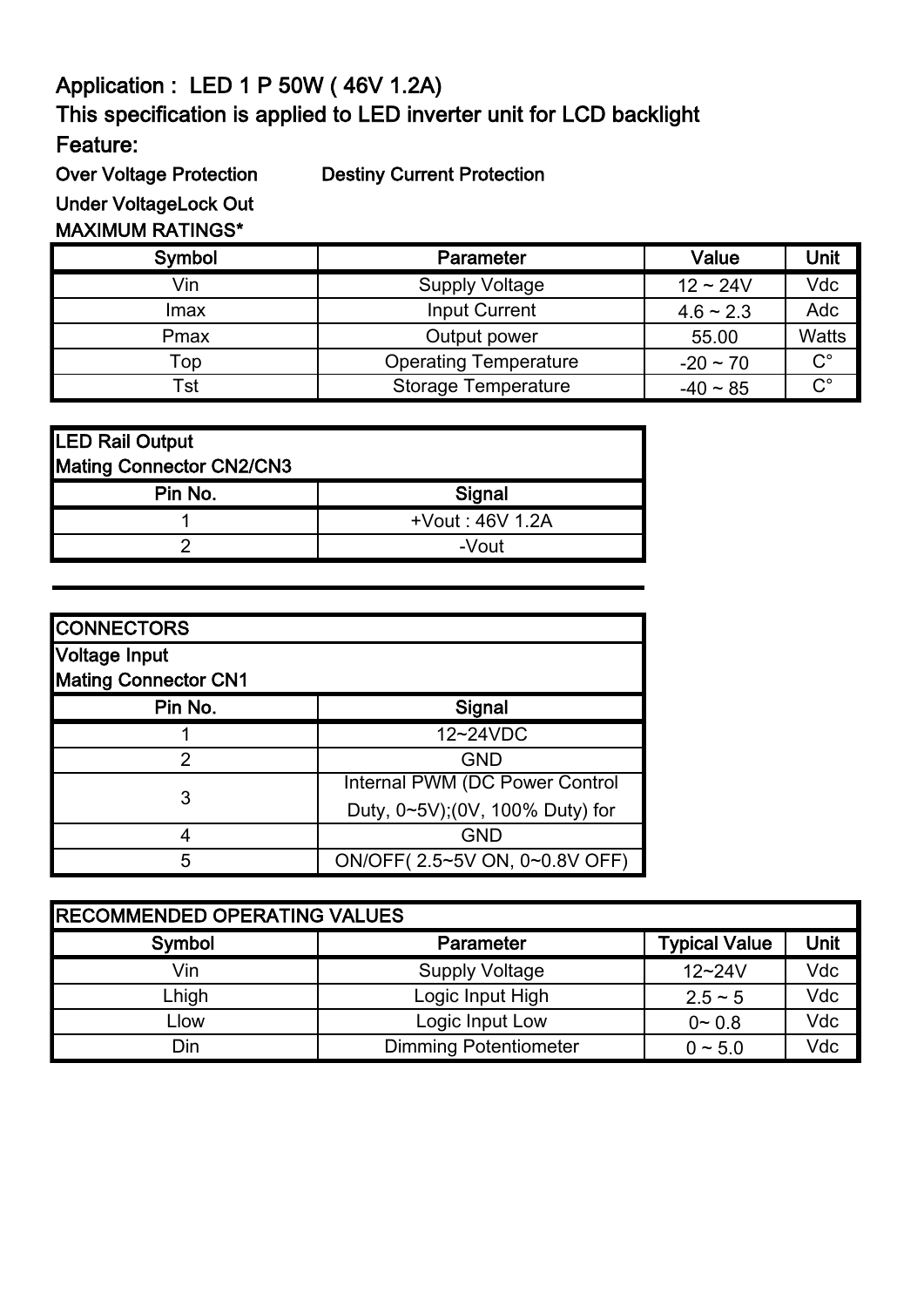